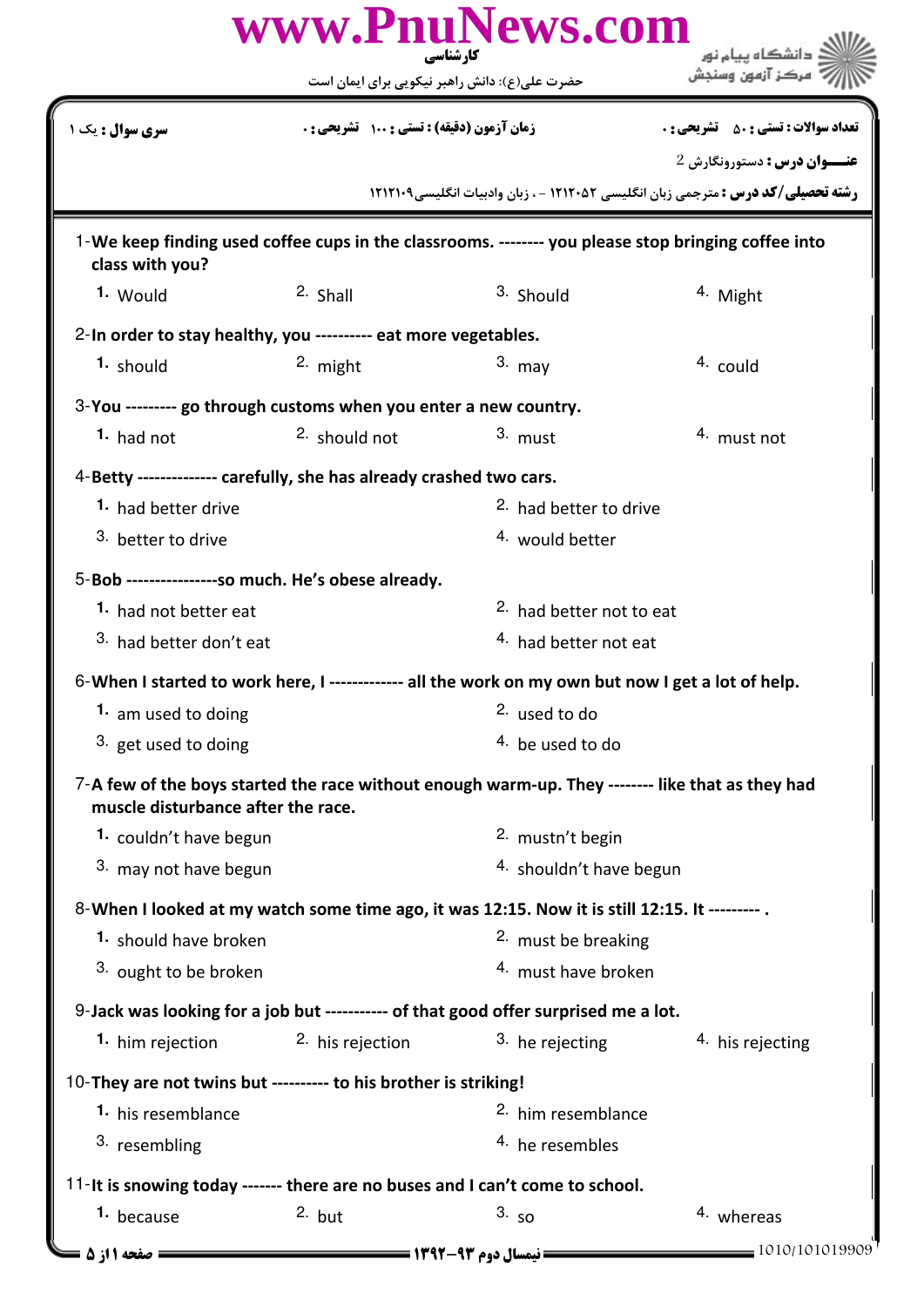|                                        | www.PnuNews.com                                                                                       | کارشناسی          | دانشگاه پیام نور<br>مركز آزمون وسنجش                                                    |
|----------------------------------------|-------------------------------------------------------------------------------------------------------|-------------------|-----------------------------------------------------------------------------------------|
|                                        | حضرت علی(ع): دانش راهبر نیکویی برای ایمان است                                                         |                   |                                                                                         |
| <b>سری سوال :</b> یک ۱                 | زمان آزمون (دقیقه) : تستی : 100 تشریحی : 0                                                            |                   | <b>تعداد سوالات : تستی : 50 ٪ تشریحی : 0</b><br><b>2 عنـــوان درس :</b> دستورونگارش     |
|                                        |                                                                                                       |                   | <b>رشته تحصیلی/کد درس :</b> مترجمی زبان انگلیسی ۱۲۱۲۰۵۲ - ، زبان وادبیات انگلیسی1۲۱۲۱۰۹ |
|                                        | 12-We will visit Australia --------- New Zealand during our next vacation.                            |                   |                                                                                         |
| $1.$ and                               | $2.$ but                                                                                              | 3.50              | 4. because                                                                              |
|                                        | 13-I wanted to go to the concert,-------- all the tickets were already sold.                          |                   |                                                                                         |
| 1. and                                 | $2.$ but                                                                                              | 3. for            | 4.50                                                                                    |
| have a project to complete then.       | 14-Let's not go anywhere at the weekend. The weather reports say it is going to be rainy; -------, we |                   |                                                                                         |
| 1. therefore                           | $2.$ yet                                                                                              | 3. moreover       | $4.$ as a result                                                                        |
|                                        | 15-Do --------- of you have any money I can borrow?                                                   |                   |                                                                                         |
| 1. either                              | $2.$ both                                                                                             | 3. neither        | <sup>4.</sup> together                                                                  |
|                                        | 16-Neither my uncle ------- my aunt could come to the party.                                          |                   |                                                                                         |
| 1. nor                                 | $2.$ or                                                                                               | $3.$ and          | $4.$ both                                                                               |
| 17-Neither of ------- likes Rap music. |                                                                                                       |                   |                                                                                         |
| 1. they                                | $2.$ then                                                                                             | 3. them           | 4. their                                                                                |
| 18-Both my mum and my dad ----------.  |                                                                                                       |                   |                                                                                         |
| 1. drives                              | 2. drive                                                                                              | $3.$ to drive     | 4. has drove                                                                            |
|                                        | 19-Last week, our teacher told us that we ------- a spelling test at the end of the week on Friday.   |                   |                                                                                         |
| 1. did have                            | <sup>2.</sup> would have                                                                              | $3.$ had had      | 4. would had                                                                            |
|                                        | 20-Three days ago a friend told me that she was going to visit me ------- but she didn't arrive.      |                   |                                                                                         |
| 1. tomorrow                            | 2. yesterday                                                                                          | 3. the day before | $4.$ the next day                                                                       |
|                                        | 21-When I spoke to Belen, yesterday, she said that she --------- to a party the night before.         |                   |                                                                                         |
| $1.$ went                              | <sup>2</sup> had gone                                                                                 | 3. was going      | $4.$ did go                                                                             |
|                                        | 22-The teacher asked us about our favorite sports and everybody said that they ------ football.       |                   |                                                                                         |
| 1. liked                               | <sup>2.</sup> are liking                                                                              | 3. were liking    | 4. had like                                                                             |
|                                        | 23-The way you dress is -------- annoys me most.                                                      |                   |                                                                                         |
| 1. which                               | $2.$ how                                                                                              | 3. when           | 4. what                                                                                 |
| the dominant role in literature.       | 24-England's greatest playwright, Shakespeare, one of -------- most read works is Hamlet, plays still |                   |                                                                                         |
| $1.$ whom                              | 2. which                                                                                              | $3.$ who          | 4. whose                                                                                |
| = صفحه 2 از 5 ــ                       |                                                                                                       |                   | 1010/101019909                                                                          |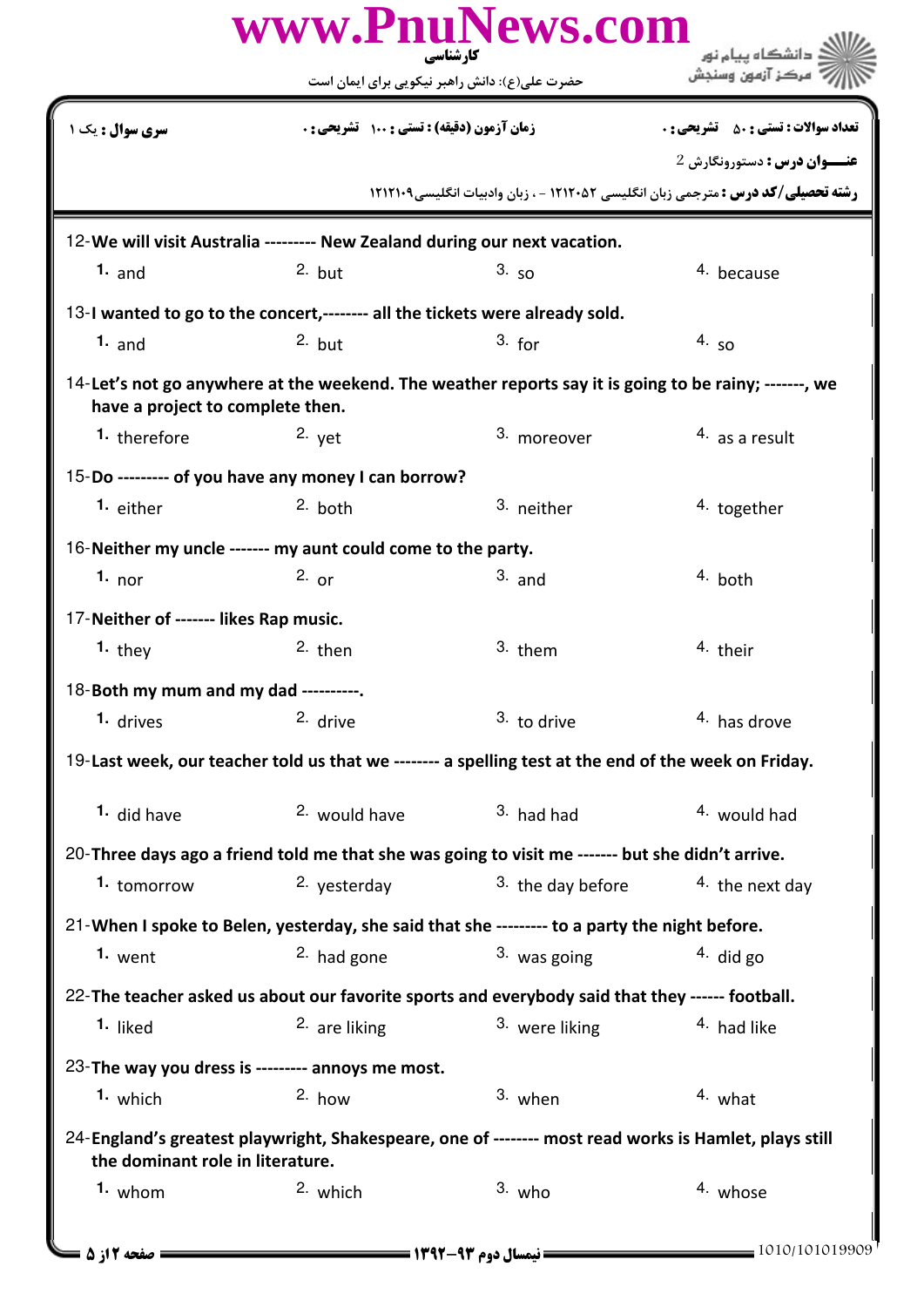| www.PnuNews.com<br>کارشناسی                                                                                                       |                                             |                                                                                                          |                                              |
|-----------------------------------------------------------------------------------------------------------------------------------|---------------------------------------------|----------------------------------------------------------------------------------------------------------|----------------------------------------------|
|                                                                                                                                   |                                             | حضرت علی(ع): دانش راهبر نیکویی برای ایمان است                                                            |                                              |
| <mark>سری سوال :</mark> یک ۱                                                                                                      | زمان آزمون (دقیقه) : تستی : ۱۰۰٪ تشریحی : ۰ |                                                                                                          | <b>تعداد سوالات : تستی : 50 ٪ تشریحی : 0</b> |
|                                                                                                                                   |                                             |                                                                                                          | $2\,$ عنـــوان درس : دستورونگارش             |
|                                                                                                                                   |                                             | <b>رشته تحصیلی/کد درس :</b> مترجمی زبان انگلیسی ۱۲۱۲۰۵۲ - ، زبان وادبیات انگلیسی1۲۱۲۱۰۹                  |                                              |
|                                                                                                                                   |                                             | 25-Everybody -------- was present at the seminar was given a book ------- on marketing strategies.       |                                              |
| 1. that / written                                                                                                                 |                                             | <sup>2.</sup> who / that wrote                                                                           |                                              |
| 3. which / writing                                                                                                                |                                             | 4. whom / who wrote                                                                                      |                                              |
|                                                                                                                                   |                                             | 26-Turkey ------- connects Asia and Europe, plays a substantial role in intercontinental transportation. |                                              |
| 1. where                                                                                                                          | $2.$ what                                   | $3.$ which                                                                                               | $4.$ who                                     |
| 27-Mehdi, two of ------- brothers attend primary school, wishes to be a school principal after his<br>graduation from university. |                                             |                                                                                                          |                                              |
| $1.$ whom                                                                                                                         | $2.$ them                                   | 3. whose                                                                                                 | $4.$ which                                   |
| paper.                                                                                                                            |                                             | 28-You are allowed to have just half an hour, after -------- you are supposed to submit your exam        |                                              |
| $1.$ what                                                                                                                         | $2.$ when                                   | $3.$ which                                                                                               | 4. whose                                     |
|                                                                                                                                   |                                             | 29-Let me explain the reason ------ we sometimes take over three hours to finish.                        |                                              |
| 1. when                                                                                                                           | $2.$ why                                    | 3. where                                                                                                 | 4. whom                                      |
| 30-This is the most boring place ------- I've ever been to.                                                                       |                                             |                                                                                                          |                                              |
| $1. \_ \_ \_ \_ \_ \_ \_ \_ \_$                                                                                                   | $2.$ what                                   | 3. which                                                                                                 | 4. where                                     |
| 31-I locked the door -------- be disturbed.                                                                                       |                                             |                                                                                                          |                                              |
| 1. so as not to                                                                                                                   | $2.5$ so that                               | 3. in order to                                                                                           | <sup>4.</sup> such as                        |
| 32---------- of the fact that he wasn't well educated, he was given the job.                                                      |                                             |                                                                                                          |                                              |
| 1. Although                                                                                                                       | <sup>2.</sup> In spite                      | $3.$ Yet                                                                                                 | <sup>4.</sup> Despite                        |
| 33-Smart -------- he is, he didn't solve that problem.                                                                            |                                             |                                                                                                          |                                              |
| 1. $50$                                                                                                                           | $2.$ as                                     | $3.$ but                                                                                                 | $4.$ as if                                   |
| 34--------- she was ill, she managed to win the race.                                                                             |                                             |                                                                                                          |                                              |
| 1. Even though                                                                                                                    | <sup>2.</sup> Despite                       | 3. However                                                                                               | <sup>4</sup> As though                       |
| 35-Peter behaves ---------- he didn't know where we are.                                                                          |                                             |                                                                                                          |                                              |
| 1. $as$                                                                                                                           | $2.$ as though                              | $3.$ yet                                                                                                 | 4. although                                  |
|                                                                                                                                   |                                             | 36-The salary of state workers won't get raised --------- the government sells its products.             |                                              |
| 1. so that                                                                                                                        | <sup>2.</sup> thereby                       | $3.$ as                                                                                                  | 4. unless                                    |
|                                                                                                                                   |                                             |                                                                                                          |                                              |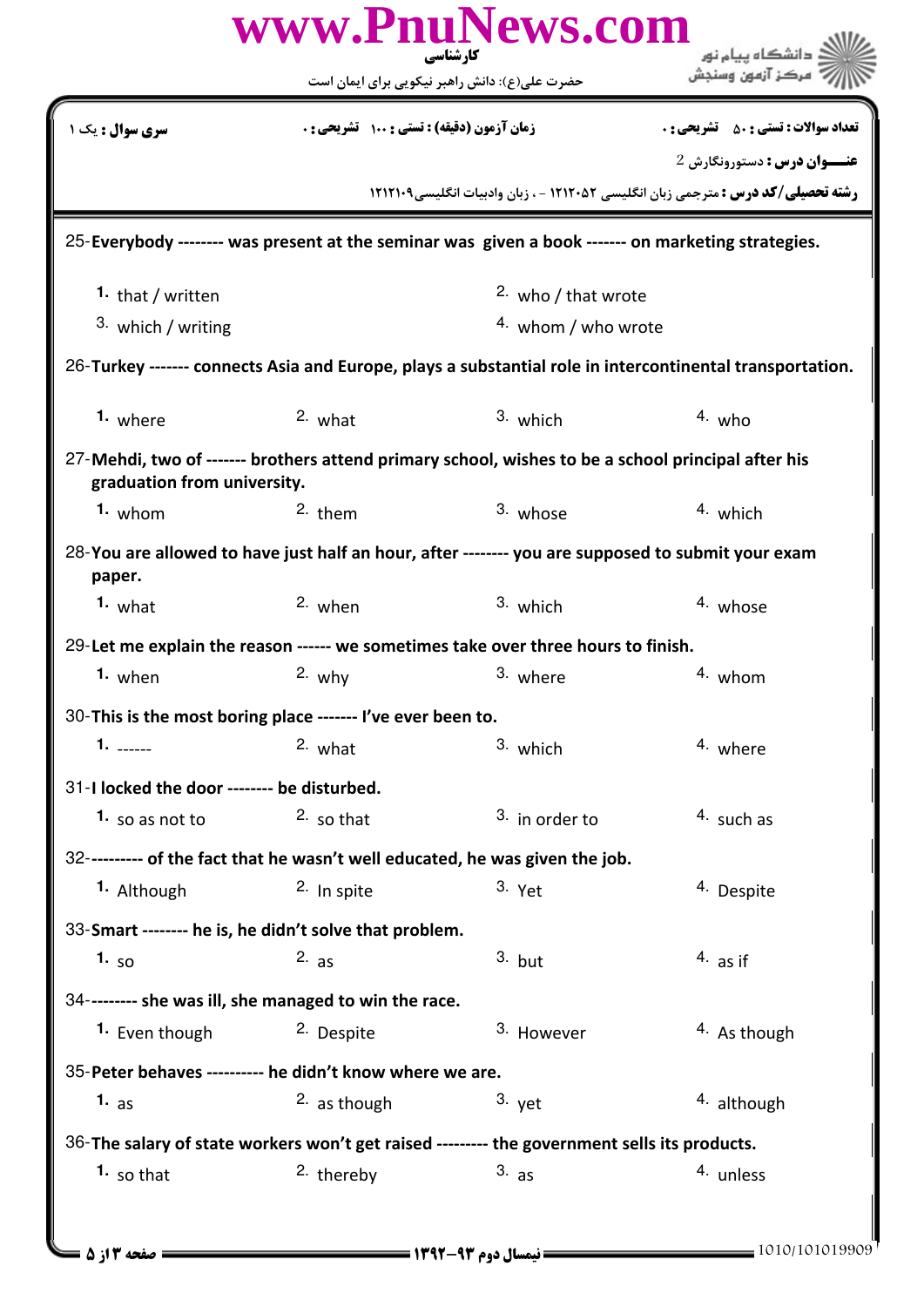|                                                                                                              | www.PnuNews.com<br>کارشناسی                                                              |                                               | دانشگاه پیام نور                                                                        |
|--------------------------------------------------------------------------------------------------------------|------------------------------------------------------------------------------------------|-----------------------------------------------|-----------------------------------------------------------------------------------------|
|                                                                                                              | حضرت علی(ع): دانش راهبر نیکویی برای ایمان است                                            |                                               | مركز آزمون وسنجش                                                                        |
| سری سوال : یک ۱                                                                                              | زمان آزمون (دقیقه) : تستی : ۱۰۰٪ تشریحی : ۰                                              |                                               | <b>تعداد سوالات : تستی : 50 ٪ تشریحی : 0</b>                                            |
|                                                                                                              |                                                                                          |                                               | <b>عنــوان درس :</b> دستورونگارش 2                                                      |
|                                                                                                              |                                                                                          |                                               | <b>رشته تحصیلی/کد درس :</b> مترجمی زبان انگلیسی ۱۲۱۲۰۵۲ - ، زبان وادبیات انگلیسی۱۲۱۲۱۰۹ |
|                                                                                                              | 37-You may get malaria -------- you are bitten by a mosquito.                            |                                               |                                                                                         |
| 1. if                                                                                                        | $2.5$ so that                                                                            | 3. though                                     | 4. before                                                                               |
|                                                                                                              | 38-If he had listened to his mother, he ---------- stayed home.                          |                                               |                                                                                         |
| 1. would                                                                                                     | 2. would have                                                                            | $3.$ will                                     | 4. should                                                                               |
|                                                                                                              | 39-If she --------- more attention she would not have crashed.                           |                                               |                                                                                         |
| 1. $paid$                                                                                                    | <sup>2</sup> have paid                                                                   | 3. would paid                                 | <sup>4</sup> had paid                                                                   |
|                                                                                                              | 40-If I -------- Mary last night, I -------- her to bring my CD today.                   |                                               |                                                                                         |
| 1. saw / would remind                                                                                        |                                                                                          | <sup>2</sup> was seeing / could have reminded |                                                                                         |
| 3. had seen / would have reminded                                                                            |                                                                                          | $4.$ were to see / would be reminding         |                                                                                         |
|                                                                                                              | 41-There -------- such a big accident if the roads ------- icy.                          |                                               |                                                                                         |
| 1. weren't / haven't been                                                                                    |                                                                                          | <sup>2</sup> won't be / aren't going to be    |                                                                                         |
| 3. might not have been / aren't                                                                              |                                                                                          | <sup>4.</sup> wouldn't have been / weren't    |                                                                                         |
|                                                                                                              | 42-For most people in the 21st century, it's hard to imagine ------- without television. |                                               |                                                                                         |
| 1. live                                                                                                      | 2. living                                                                                | $3.$ to live                                  | 4. lived                                                                                |
|                                                                                                              | 43-I'm so forgetful. I keep leaving my house without --------- to lock the front door.   |                                               |                                                                                         |
| 1. remember                                                                                                  | 2. remembering                                                                           | <sup>3.</sup> remembered                      | 4. to remember                                                                          |
| 44-------- on a mobile while you are driving a car is illegal and can result in losing your driving license. |                                                                                          |                                               |                                                                                         |
| 1. Speak                                                                                                     | 2. Speaking                                                                              | 3. To speak                                   | <sup>4</sup> Speech                                                                     |
|                                                                                                              | 45-I don't mind --------- after the children while you are at work.                      |                                               |                                                                                         |
| $1.$ look                                                                                                    | <sup>2.</sup> looking                                                                    | $3.$ to look                                  | <sup>4.</sup> looked                                                                    |
| 46-Our street isn't wide enough -------- a forty-seat bus along it.                                          |                                                                                          |                                               |                                                                                         |
| 1. drive                                                                                                     | $2.$ for driving                                                                         | $3.$ to drive                                 | $4.$ to driving                                                                         |
| 47-I came to London ---------- my English.                                                                   |                                                                                          |                                               |                                                                                         |
| 1. for improvement                                                                                           |                                                                                          | <sup>2.</sup> improving                       |                                                                                         |
| 3. to improve                                                                                                |                                                                                          | 4. improve                                    |                                                                                         |
|                                                                                                              | 48-People ---------- late will not be allowed to enter the concert hall.                 |                                               |                                                                                         |
| 1. arrived                                                                                                   | 2. arriving                                                                              | 3. will arrive                                | 4. to arrive                                                                            |